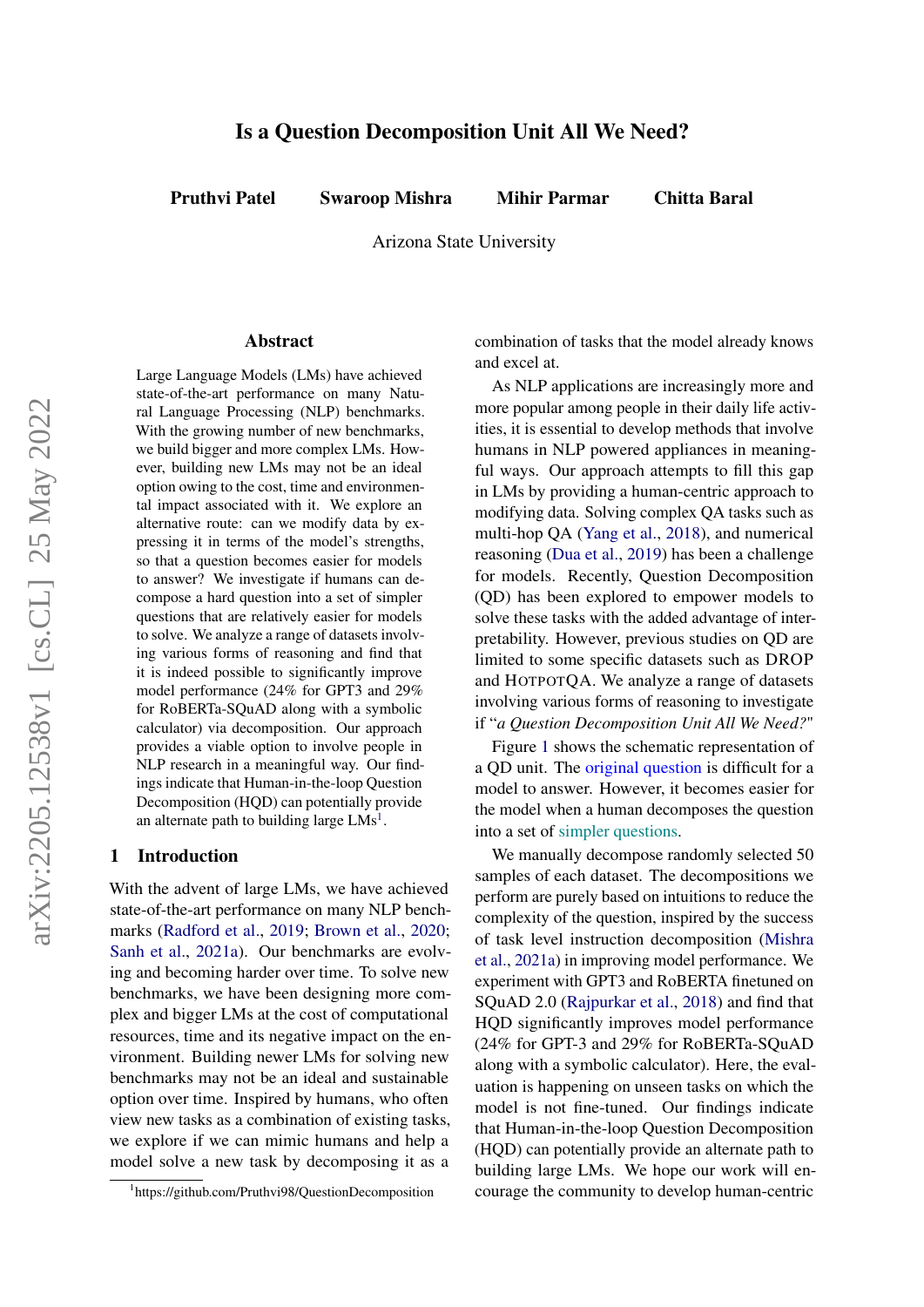<span id="page-1-0"></span>

Figure 1: The original question is answered incorrectly by a model. A human then decomposes the question into a set of simpler questions which the model then answers correctly.

solutions that actively involve humans while leveraging NLP resources.

## 2 Related Work

A recent methodology to reason over multiple sentences in reading comprehension datasets is to decompose the question into single-hop questions [\(Talmor and Berant,](#page-5-4) [2018;](#page-5-4) [Min et al.,](#page-4-3) [2019\)](#page-4-3). [Min](#page-4-3) [et al.](#page-4-3) [\(2019\)](#page-4-3) decomposes questions from HOT-POTQA using span predictions based on reasoning types and picks the best decomposition using a decomposition scorer. [Khot et al.](#page-4-4) [\(2020b\)](#page-4-4) generate decompositions by training a BART model on question generation task by providing context, answers and hints. [Wolfson et al.](#page-5-5) [\(2020\)](#page-5-5) crowdsourced annotations for decompositions of questions. [Perez et al.](#page-5-6) [\(2020\)](#page-5-6), on the other hand, uses the unsupervised mechanism of generating decomposition by mapping a hard question to a set of candidate sub-questions from a simple question corpus. [Iyyer et al.](#page-4-5) [\(2017\)](#page-4-5) answer a question sequentially using a neural semantic parsing framework over crowdsourced decompositions for questions from WikiTableQuestions. Decomposition using text-to-SQL query conversion has also been studied [\(Guo](#page-4-6) [et al.,](#page-4-6) [2019\)](#page-4-6). Also, knowledge graphs are used in combination with neural networks to generate decompositions [\(Gupta and Lewis,](#page-4-7) [2018\)](#page-4-7). Recently, [Xie et al.](#page-5-7) [\(2022\)](#page-5-7) presented another use case where decompositions can be used to probe models to create explanations for their reasoning.

## <span id="page-1-2"></span>3 Methods

#### 3.1 Datasets

We select eight datasets covering a diverse set of reasoning skills and domains: (1) HOTPOTQA

<span id="page-1-1"></span>

| <b>Name</b>       | <b>Type</b>                      |
|-------------------|----------------------------------|
| <b>НОТРОТОА</b>   | Multihop RC                      |
| <b>DROP</b>       | Mulithop RC                      |
| <b>STRATEGYOA</b> | <b>Strategic Reasoning</b>       |
| <b>MULTIRC</b>    | RC.                              |
| <b>BREAK</b>      | RC.                              |
| <b>МАТНОА</b>     | <b>Mathematical Reasoning</b>    |
| OASC              | Fact-based Multichoice           |
| <b>SVAMP</b>      | Context-based Math Word Problems |

Table 1: Type of QA task corresponding to each dataset.

[\(Yang et al.,](#page-5-2) [2018\)](#page-5-2), (2) DROP [\(Dua et al.,](#page-4-1) [2019\)](#page-4-1), (3) MULTIRC [\(Khashabi et al.,](#page-4-8) [2018\)](#page-4-8), (4) STRATE-GYQA [\(Geva et al.,](#page-4-9) [2021\)](#page-4-9), (5) QASC [\(Khot et al.,](#page-4-10) [2020a\)](#page-4-10), (6) MATHQA [\(Amini et al.,](#page-4-11) [2019\)](#page-4-11), (7) SVAMP [\(Patel et al.,](#page-4-12) [2021\)](#page-4-12), and (8) BREAK [\(Wolf](#page-5-5)[son et al.,](#page-5-5) [2020\)](#page-5-5). Table [1](#page-1-1) indicates the different task types for each dataset.

#### 3.2 Decomposition Process

For each dataset, we randomly select 50 instances for manual decomposition. The question in each dataset is decomposed into two or more questions. Table 2 shows examples of decomposition for all datasets. For each dataset, we created a set D for decomposed questions. Each element  $\mathcal{D}_i \in \mathcal{D}$  can be represented as below:

$$
\mathcal{D}_i = \{\mathcal{C}_i, \mathcal{Q}_i, \mathcal{Q}_d, \mathcal{A}_i, \mathcal{A}_d\},\
$$

where  $C_i$  is the context paragraphs,  $Q_i$  is the original question,  $\mathcal{Q}_d$  is the set of decomposed questions,  $A_i$  is an original answer, and  $A_d$  is the set of answers for corresponding decomposed question. For questions that require arithmetic or logical operations, we use a computational unit as suggested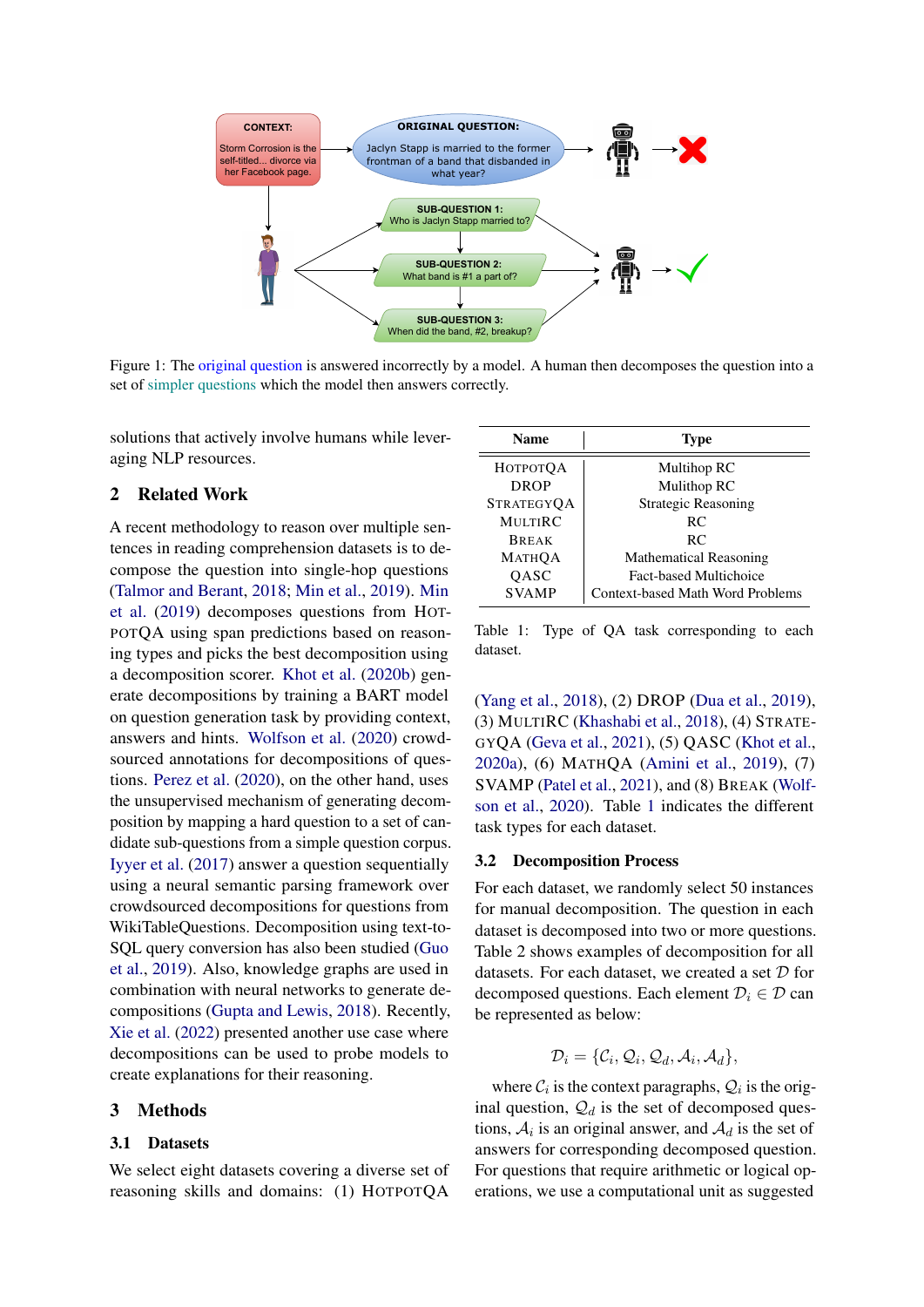in [Khot et al.](#page-4-4) [\(2020b\)](#page-4-4), which takes a decomposed question as input in the following format:

$$
\{\mathcal{O}\}!\uparrow m_1!\#m_2!....!\#m_n,
$$

where  $\mathcal{O} = \{$  summation, difference, division, multiplication, greater, lesser, power, concat, return, remainder} and  $\#m_i$  are answers of previous decomposed questions.

## 4 Experimental Setup

Models We use GPT-3 [\(Brown et al.,](#page-4-0) [2020\)](#page-4-0) to generate answers for original and decomposed questions. To show that QD significantly improves performance even on simpler models, we use RoBERTa-base finetuned on SQUAD 2.0 dataset (i.e., RoBERTa-SQuAD). Additionally, we use RoBERTa-base finetuned on BoolQ dataset [\(Clark](#page-4-13) [et al.,](#page-4-13) [2019\)](#page-4-13) (i.e., RoBERTa-BoolQ) for original and decomposed questions in STRATEGYQA since they are True/False type questions.

Experiments To create baselines, we evaluate all models on the original question along with the context. In the proposed method, we evaluate all models on the manually decomposed questions. We carry out all experiments in GPT-3 by using prompts for each dataset<sup>[2](#page-2-0)</sup>. For baseline and the proposed approach, GPT-3 is evaluated on all datasets. For RoBERTa-based models, we use RoBERTa-SQuAD for MULTIRC, BREAK, HOTPOTQA and DROP datasets, since SQUAD 2.0 is design for a reading comprehension task. For STRATEGYQA, we use two RoBERTa-base models: (1) RoBERTa-BoolQ which is used to answer the final boolean type of questions from all decompositions, and (2) RoBERTa-SQuAD which is used to answer remaining decomposition questions. For SVAMP, we use the RoBERTa-SQuAD model to extract the necessary operands using decomposed questions and perform the operation using the computational module described in section [3.](#page-1-2) In all experiments, we use the decomposition to sequentially get to the final answer.

Metrics For all our experiments, we use Rouge-L [\(Lin,](#page-4-14) [2004\)](#page-4-14),  $F_1$ -score and Exact Match (EM) as the evaluation metrics.

## 5 Results and Analysis

Here, we divide our datasets into four categories: (1) RC: HOTPOTQA, DROP, MULTIRC, and

BREAK in Reading Comprehension (RC), (2) MATH: MATHQA and SVAMP in Mathematical reasoning , (3) MC: QASC in Multi-Choice QA (MC) , and (4) SR: STRATEGYQA in Strategy Reasoning (SR). All results presented in this sections are averaged over tasks for each category.

## 5.1 Experimental Results

GPT-3 Figure [3](#page-2-1) shows the GPT-3 performance in terms of on average  $F_1$ -scores for each categories. From the Figure [3,](#page-2-1) we can observe that our proposed approach outperforms baseline by  $\sim$  24%. Appendix [D](#page-13-0) presents all results in terms of  $F_1$ -scores, EM and Rouge-L for all datasets and categories.

<span id="page-2-2"></span>

Figure 2: Results in terms of  $F_1$ -score across different categories for RoBERTa-based models. RC: Reading Comprehension, MATH: Mathematical reasoning, SR: Strategy Reasoning.

<span id="page-2-1"></span>

Figure 3: Results in terms of  $F_1$ -score across different categories for GPT-3. RC: Reading Comprehension, MATH: Mathematical reasoning, MC: Multi-Choice QA, SR: Strategy Reasoning.

RoBERTa Figure [2](#page-2-2) represents the results we obtain using RoBERTa-based models in terms of  $F_1$ scores for each categories. On an average, we

<span id="page-2-0"></span><sup>&</sup>lt;sup>2</sup> see [A](#page-5-8)ppendix A for more details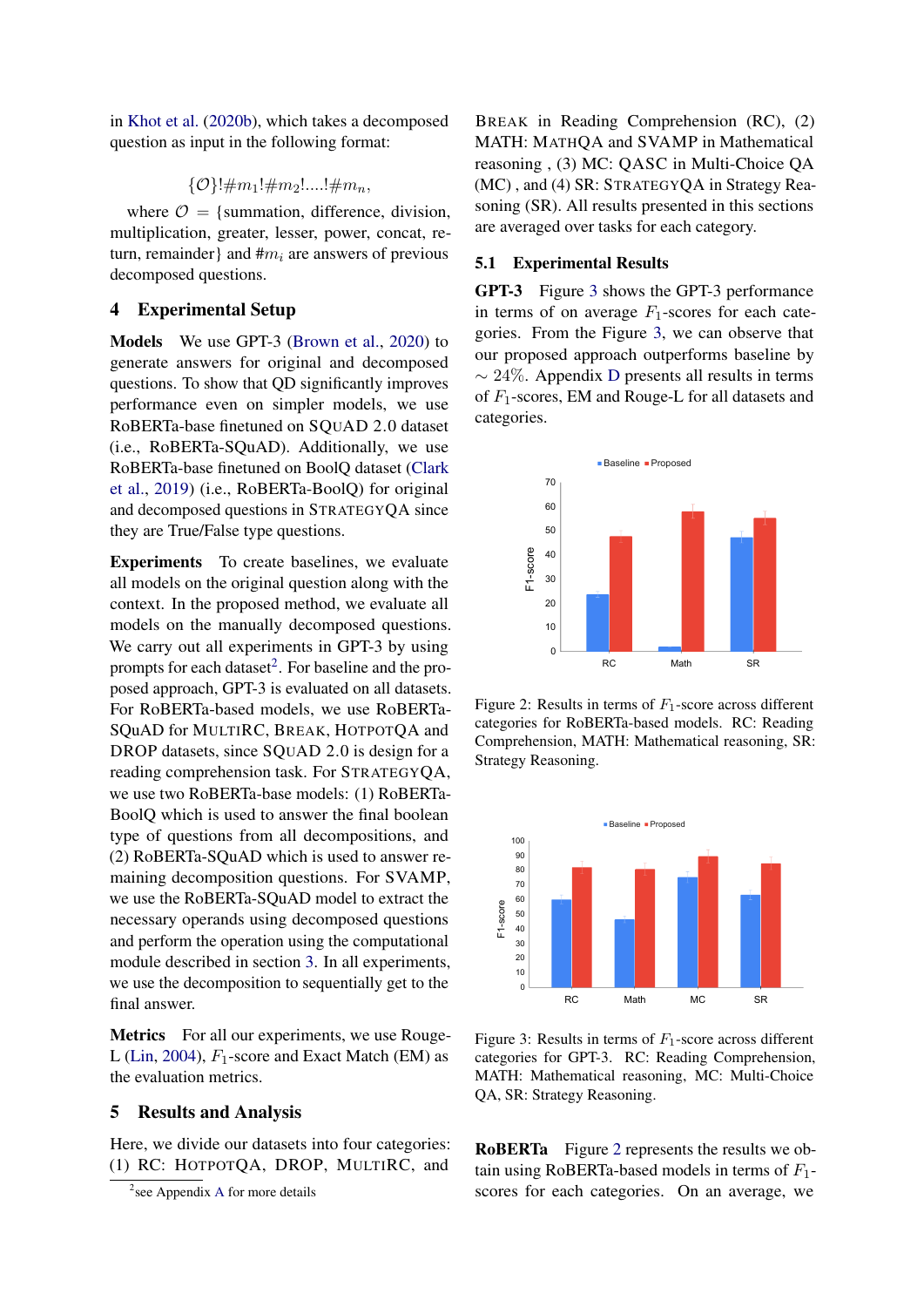achieve  $\sim 29\%$  of significant improvement compared to the baseline. Appendix [D](#page-13-0) presents all results in terms of  $F_1$ -scores, EM and Rouge-L for all datasets and categories.

#### 5.2 Analysis

Customized Question Decomposition for Each Model There can be multiple ways of decomposing a question down based on the context. Multiple factors go into deciding how to break down a question. One factor is the strength of the model. For instance, if we use a model finetuned on SQuAD, it might be beneficial to ensure that the decompositions are more granular and are generated to answer from a context span. On the other hand, if we have a more sophisticated model like GPT3, we might not necessarily need to do so. The results shown in [Figure 2](#page-2-2) are obtained on RoBERTa finetuned on SQuAD by using decompositions originally designed for GPT3; note that in this case, the answers to the decompositions might not always be the span of a particular sentence in the context. However, we achieve a decent performance improvement. We believe that the performance gain will be greater if decompositions are designed to play to the model's strengths. Examples of such decompositions are included in the Appendix [A.](#page-5-8) results in terms of  $F_1$ -scores, EM and Rouge-L for<br>
all datasets and categories.<br>
And datasets and categories.<br>
Customized Question Decomposition for Each<br>
Model There can be multiple ways of decomposition<br>
Model There

Qualitative Analysis [Figure 4](#page-3-0) and [5](#page-3-1) show the contribution of QD in correcting model prediction. We observe that the decompositions correct more than 60% of the errors made on the original question. In the qualitative analysis, we manually inspect and consider a generated answer to be correct if it is semantically similar to the gold annotation.

Error Analysis We conduct error analysis and observe that the major source of error is the error propagated from one of the decomposed questions. Errors in general are of two types: (i) incorrect span selected and (ii) failure to collect all possible answers in the initial step of decomposition; this often omits the actual correct answer leaving no room for later decomposition units to generate the correct answer. A major source of errors in QASC occurs because our method of context-independent decomposition (via intuition) sometimes lead to open-ended questions which models find hard to answer. Examples of errors have been included in the Appendix [B.](#page-9-0)

Efforts to automate decomposition For HOT-

<span id="page-3-0"></span>

<span id="page-3-1"></span>Figure 4: % error correction by using decompositions with GPT3



Figure 5: % error correction by using decompositions with RoBERTa

tomate the process of decomposition using GPT3. A limitation for generating decompositions for HOTPOTQA is that the length of context makes it difficult to provide examples in prompt. With DROP and SVAMP, GPT-3 generates incorrect arithmetic operations for the last sub-question. It is also not able to develop coherent decompositions of the questions. We also tried finetuning a BARTbase model on our handwritten decompositions. Due to a limited number of samples, the model quickly overfitted and could not form meaningful decompositions (see Appendix [C](#page-10-0) for examples).

## 6 Conclusion

Recent trend of building large LMs may not be sustainable to solve evolving benchmarks. We believe that modifying data samples can help the model in improving performance significantly. We study the effect of Question Decomposition (QD) on a diverse set of tasks. We decompose questions manually and significantly improve model performance (24% for GPT3 and 29% for RoBERTa-SQuAD along with a symbolic calculator). Our findings indicate that Human-in-the-loop Question Decomposition (HQD) can potentially provide an alternate path to building large LMs. Our approach provides a viable option to involve people in NLP research. We hope our work will encourage the community to develop human-centric solutions that actively involve humans while leveraging NLP resources.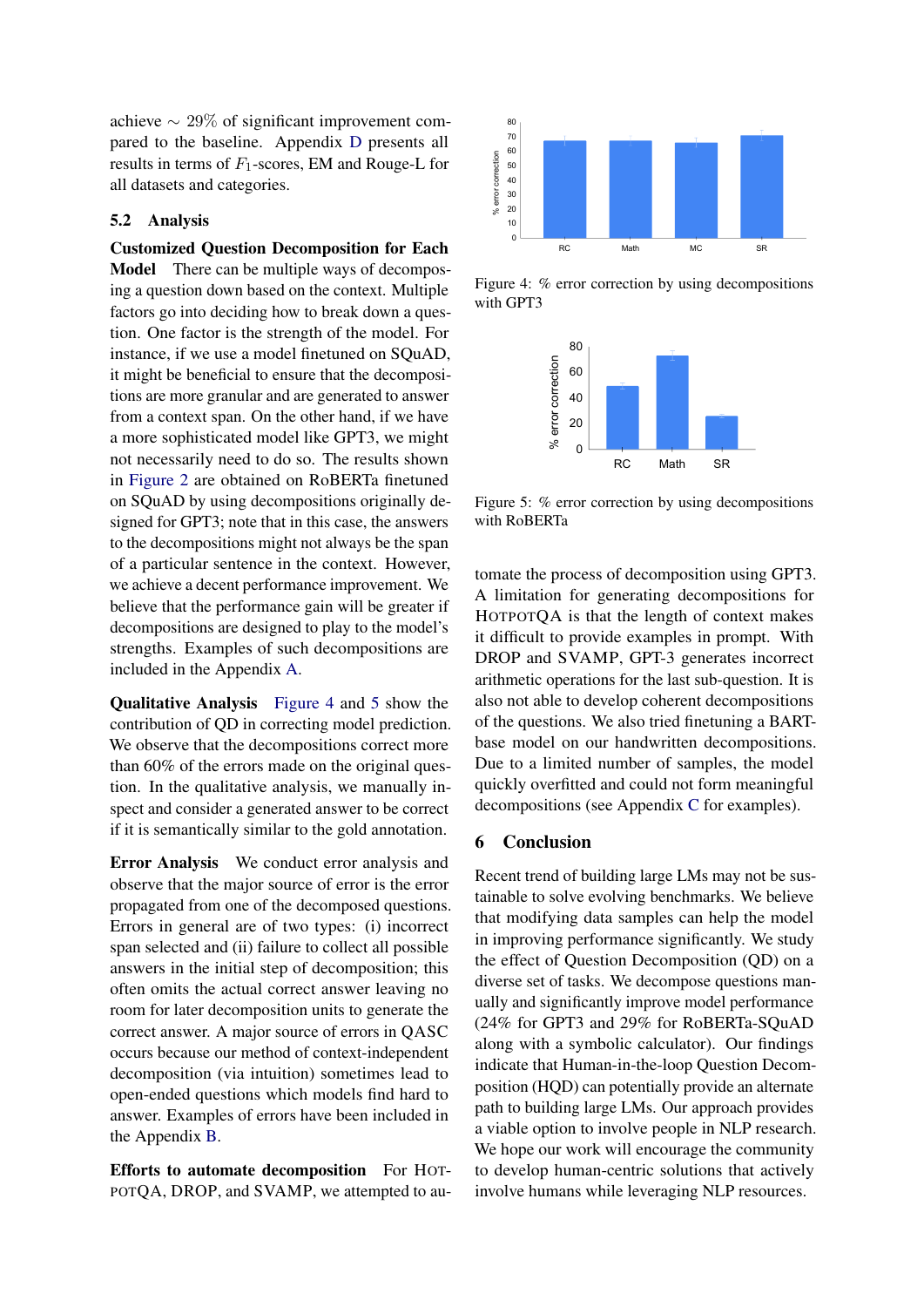## References

- <span id="page-4-11"></span>Aida Amini, Saadia Gabriel, Shanchuan Lin, Rik Koncel-Kedziorski, Yejin Choi, and Hannaneh Hajishirzi. 2019. Mathqa: Towards interpretable math word problem solving with operation-based formalisms. *ArXiv*, abs/1905.13319.
- <span id="page-4-0"></span>Tom B. Brown, Benjamin Mann, Nick Ryder, Melanie Subbiah, Jared Kaplan, Prafulla Dhariwal, Arvind Neelakantan, Pranav Shyam, Girish Sastry, Amanda Askell, Sandhini Agarwal, Ariel Herbert-Voss, Gretchen Krueger, Tom Henighan, Rewon Child, Aditya Ramesh, Daniel M. Ziegler, Jeffrey Wu, Clemens Winter, Christopher Hesse, Mark Chen, Eric Sigler, Mateusz Litwin, Scott Gray, Benjamin Chess, Jack Clark, Christopher Berner, Sam Mc-Candlish, Alec Radford, Ilya Sutskever, and Dario Amodei. 2020. [Language models are few-shot learn](http://arxiv.org/abs/2005.14165)[ers.](http://arxiv.org/abs/2005.14165) *CoRR*, abs/2005.14165.
- <span id="page-4-13"></span>Christopher Clark, Kenton Lee, Ming-Wei Chang, Tom Kwiatkowski, Michael Collins, and Kristina Toutanova. 2019. Boolq: Exploring the surprising difficulty of natural yes/no questions. *arXiv preprint arXiv:1905.10044*.
- <span id="page-4-1"></span>Dheeru Dua, Yizhong Wang Pradeep Dasigi, Gabriel Stanovsky, Sameer Singh, and Matt Gardner. 2019. [DROP: A reading comprehension benchmark re](http://arxiv.org/abs/1903.00161)[quiring discrete reasoning over paragraphs.](http://arxiv.org/abs/1903.00161) *CoRR*, abs/1903.00161.
- <span id="page-4-9"></span>Mor Geva, Daniel Khashabi, Elad Segal, Tushar Khot, Dan Roth, and Jonathan Berant. 2021. Did aristotle use a laptop? a question answering benchmark with implicit reasoning strategies. *Transactions of the Association for Computational Linguistics*, 9:346–361.
- <span id="page-4-6"></span>Jiaqi Guo, Zecheng Zhan, Yan Gao, Yan Xiao, Jian-Guang Lou, Ting Liu, and Dongmei Zhang. 2019. Towards complex text-to-sql in cross-domain database with intermediate representation. *arXiv preprint arXiv:1905.08205*.
- <span id="page-4-7"></span>Nitish Gupta and Mike Lewis. 2018. Neural compositional denotational semantics for question answering. *arXiv preprint arXiv:1808.09942*.
- <span id="page-4-5"></span>Mohit Iyyer, Wen-tau Yih, and Ming-Wei Chang. 2017. [Search-based neural structured learning for sequen](https://doi.org/10.18653/v1/P17-1167)[tial question answering.](https://doi.org/10.18653/v1/P17-1167) In *Proceedings of the 55th Annual Meeting of the Association for Computational Linguistics (Volume 1: Long Papers)*, pages 1821–1831, Vancouver, Canada. Association for Computational Linguistics.
- <span id="page-4-8"></span>Daniel Khashabi, Snigdha Chaturvedi, Michael Roth, Shyam Upadhyay, and Dan Roth. 2018. Looking beyond the surface:a challenge set for reading comprehension over multiple sentences. In *NAACL*.
- <span id="page-4-10"></span>Tushar Khot, Peter Clark, Michal Guerquin, Peter Alexander Jansen, and Ashish Sabharwal. 2020a. Qasc: A dataset for question answering via sentence composition. In *AAAI*.
- <span id="page-4-4"></span>Tushar Khot, Daniel Khashabi, Kyle Richardson, Peter Clark, and Ashish Sabharwal. 2020b. [Text modular](http://arxiv.org/abs/2009.00751) [networks: Learning to decompose tasks in the lan](http://arxiv.org/abs/2009.00751)[guage of existing models.](http://arxiv.org/abs/2009.00751) *CoRR*, abs/2009.00751.
- <span id="page-4-19"></span>Kirby Kuznia, Swaroop Mishra, Mihir Parmar, and Chitta Baral. 2022. Less is more: Summary of long instructions is better for program synthesis. *arXiv preprint arXiv:2203.08597*.
- <span id="page-4-14"></span>Chin-Yew Lin. 2004. Rouge: A package for automatic evaluation of summaries. In *Text summarization branches out*, pages 74–81.
- <span id="page-4-15"></span>Pengfei Liu, Weizhe Yuan, Jinlan Fu, Zhengbao Jiang, Hiroaki Hayashi, and Graham Neubig. 2021. Pretrain, prompt, and predict: A systematic survey of prompting methods in natural language processing. *arXiv preprint arXiv:2107.13586*.
- <span id="page-4-20"></span>Man Luo, Shuguang Chen, and Chitta Baral. 2021. A simple approach to jointly rank passages and select relevant sentences in the obqa context. *arXiv preprint arXiv:2109.10497*.
- <span id="page-4-21"></span>Man Luo, Kazuma Hashimoto, Semih Yavuz, Zhiwei Liu, Chitta Baral, and Yingbo Zhou. 2022. Choose your qa model wisely: A systematic study of generative and extractive readers for question answering. In *Proceedings of the 1st Workshop on Semiparametric Methods in NLP: Decoupling Logic from Knowledge*, pages 7–22.
- <span id="page-4-3"></span>Sewon Min, Victor Zhong, Luke Zettlemoyer, and Hannaneh Hajishirzi. 2019. Multi-hop reading comprehension through question decomposition and rescoring. *arXiv preprint arXiv:1906.02916*.
- <span id="page-4-2"></span>Swaroop Mishra, Daniel Khashabi, Chitta Baral, Yejin Choi, and Hannaneh Hajishirzi. 2021a. Reframing instructional prompts to gptk's language. *ACL Findings*.
- <span id="page-4-16"></span>Swaroop Mishra, Daniel Khashabi, Chitta Baral, and Hannaneh Hajishirzi. 2021b. Cross-task generalization via natural language crowdsourcing instructions. *ACL*.
- <span id="page-4-17"></span>Long Ouyang, Jeff Wu, Xu Jiang, Diogo Almeida, Carroll L Wainwright, Pamela Mishkin, Chong Zhang, Sandhini Agarwal, Katarina Slama, Alex Ray, et al. 2022. Training language models to follow instructions with human feedback. *arXiv preprint arXiv:2203.02155*.
- <span id="page-4-18"></span>Mihir Parmar, Swaroop Mishra, Mirali Purohit, Man Luo, M Hassan Murad, and Chitta Baral. 2022. In-BoXBART: Get Instructions into Biomedical Multi-Task Learning. *NAACL 2022 Findings*.
- <span id="page-4-12"></span>Arkil Patel, Satwik Bhattamishra, and Navin Goyal. 2021. Are nlp models really able to solve simple math word problems? *arXiv preprint arXiv:2103.07191*.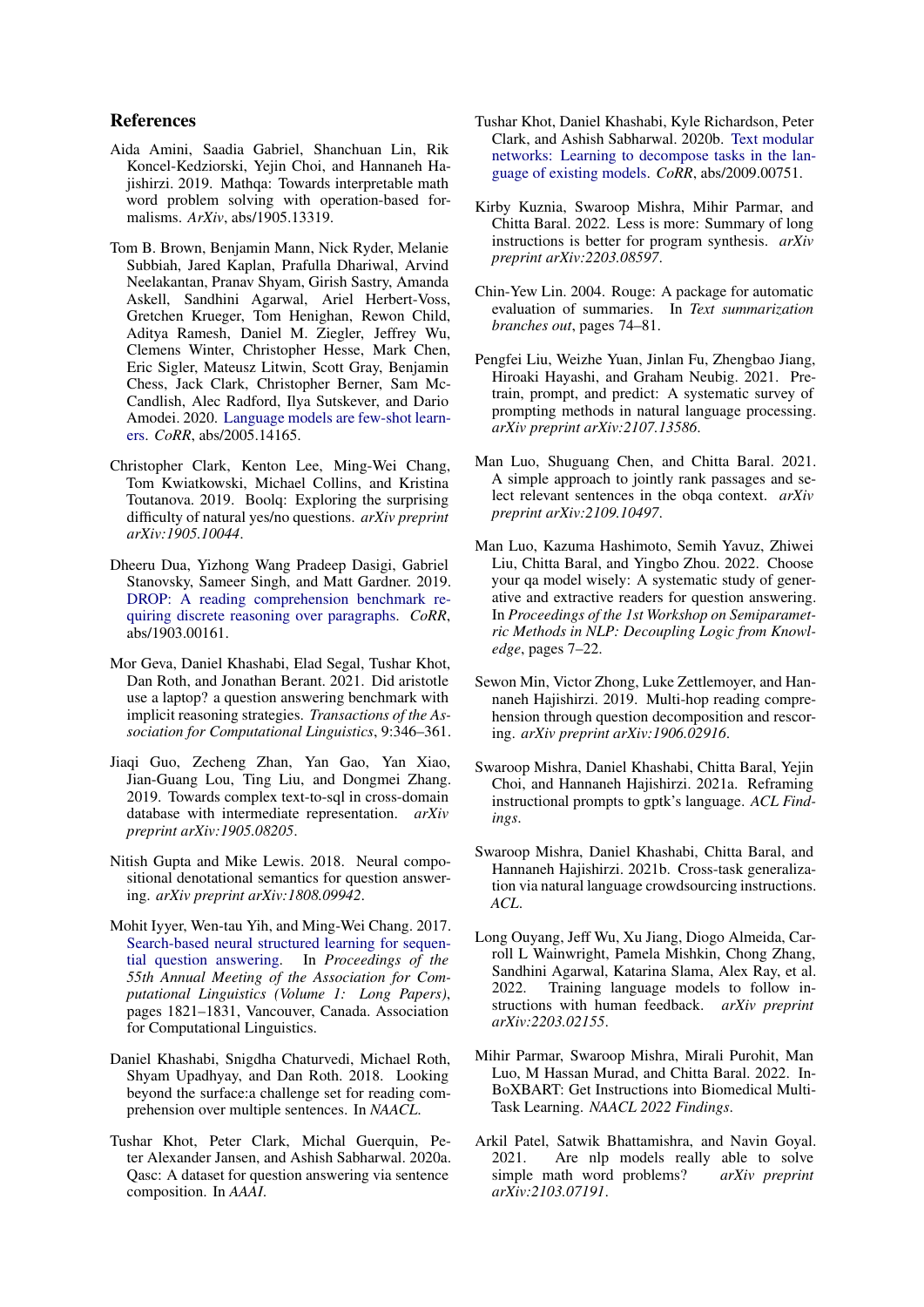- <span id="page-5-6"></span>Ethan Perez, Patrick Lewis, Wen-tau Yih, Kyunghyun Cho, and Douwe Kiela. 2020. Unsupervised question decomposition for question answering. *arXiv preprint arXiv:2002.09758*.
- <span id="page-5-11"></span>Ravsehaj Singh Puri, Swaroop Mishra, Mihir Parmar, and Chitta Baral. 2022. How many data samples is an additional instruction worth? *arXiv preprint arXiv:2203.09161*.
- <span id="page-5-0"></span>Alec Radford, Jeff Wu, Rewon Child, David Luan, Dario Amodei, and Ilya Sutskever. 2019. Language models are unsupervised multitask learners.
- <span id="page-5-3"></span>Pranav Rajpurkar, Robin Jia, and Percy Liang. 2018. Know what you don't know: Unanswerable questions for squad. *arXiv preprint arXiv:1806.03822*.
- <span id="page-5-1"></span>Victor Sanh, Albert Webson, Colin Raffel, Stephen H. Bach, Lintang Sutawika, Zaid Alyafeai, Antoine Chaffin, Arnaud Stiegler, Teven Le Scao, Arun Raja, Manan Dey, M Saiful Bari, Canwen Xu, Urmish Thakker, Shanya Sharma Sharma, Eliza Szczechla, Taewoon Kim, Gunjan Chhablani, Nihal Nayak, Debajyoti Datta, Jonathan Chang, Mike Tian-Jian Jiang, Han Wang, Matteo Manica, Sheng Shen, Zheng Xin Yong, Harshit Pandey, Rachel Bawden, Thomas Wang, Trishala Neeraj, Jos Rozen, Abheesht Sharma, Andrea Santilli, Thibault Fevry, Jason Alan Fries, Ryan Teehan, Stella Biderman, Leo Gao, Tali Bers, Thomas Wolf, and Alexander M. Rush. 2021a. [Multitask prompted training enables](http://arxiv.org/abs/2110.08207) [zero-shot task generalization.](http://arxiv.org/abs/2110.08207)
- <span id="page-5-10"></span>Victor Sanh, Albert Webson, Colin Raffel, Stephen H Bach, Lintang Sutawika, Zaid Alyafeai, Antoine Chaffin, Arnaud Stiegler, Teven Le Scao, Arun Raja, et al. 2021b. Multitask prompted training enables zero-shot task generalization. *arXiv preprint arXiv:2110.08207*.
- <span id="page-5-4"></span>Alon Talmor and Jonathan Berant. 2018. The web as a knowledge-base for answering complex questions. *arXiv preprint arXiv:1803.06643*.
- <span id="page-5-9"></span>Jason Wei, Maarten Bosma, Vincent Y Zhao, Kelvin Guu, Adams Wei Yu, Brian Lester, Nan Du, Andrew M Dai, and Quoc V Le. 2021. Finetuned language models are zero-shot learners. *arXiv preprint arXiv:2109.01652*.
- <span id="page-5-5"></span>Tomer Wolfson, Mor Geva, Ankit Gupta, Matt Gardner, Yoav Goldberg, Daniel Deutch, and Jonathan Berant. 2020. Break it down: A question understanding benchmark. *Transactions of the Association for Computational Linguistics*, 8:183–198.
- <span id="page-5-7"></span>Kaige Xie, Sarah Wiegreffe, and Mark Riedl. 2022. [Calibrating trust of multi-hop question answering](https://doi.org/10.48550/ARXIV.2204.07693) [systems with decompositional probes.](https://doi.org/10.48550/ARXIV.2204.07693)
- <span id="page-5-2"></span>Zhilin Yang, Peng Qi, Saizheng Zhang, Yoshua Bengio, William W. Cohen, Ruslan Salakhutdinov, and Christopher D. Manning. 2018. [Hotpotqa: A dataset](http://arxiv.org/abs/1809.09600) [for diverse, explainable multi-hop question answer](http://arxiv.org/abs/1809.09600)[ing.](http://arxiv.org/abs/1809.09600) *CoRR*, abs/1809.09600.

## <span id="page-5-8"></span>A Prompts

Due to the success of large LMs, prompt-based learning is becoming popular to achieve generalization and eliminate the need of creating task-specific models and large scale datasets [\(Liu et al.,](#page-4-15) [2021\)](#page-4-15). Recently, instructional prompts have been pivotal in improving the performance of LMs and achieving zero-shot generalization [\(Mishra et al.,](#page-4-16) [2021b;](#page-4-16) [Wei et al.,](#page-5-9) [2021;](#page-5-9) [Sanh et al.,](#page-5-10) [2021b;](#page-5-10) [Ouyang et al.,](#page-4-17) [2022;](#page-4-17) [Parmar et al.,](#page-4-18) [2022;](#page-4-18) [Puri et al.,](#page-5-11) [2022;](#page-5-11) [Kuz](#page-4-19)[nia et al.,](#page-4-19) [2022\)](#page-4-19). Motivated by this, we present the instructional prompts that we used to generate answers for various datasets.

## A.1 HOTPOTQA, DROP, BREAK

Given a context, answer the question using information and facts present in the context. Keep the answer short.

Example:

Input:

Mehmed built a fleet to besiege the city from the sea .Contemporary estimates of the strength of the Ottoman fleet span between about 110 ships , 145 , 160 , 200-250 to 430 . A more realistic modern estimate predicts a fleet strength of 126 ships comprising 6 large galleys, 10 ordinary galleys, 15 smaller galleys, 75 large rowing boats, and 20 horse-transports.:44 Before the siege of Constantinople, it was known that the Ottomans had the ability to cast medium-sized cannons, but the range of some pieces they were able to field far surpassed the defenders' expectations. Instrumental to this Ottoman advancement in arms production was a somewhat mysterious figure by the name of Orban , a Hungarian .:374 One cannon designed by Orban was named "Basilica" and was 27 feet long, and able to hurl a 600lb stone ball over a mile .

Question: How many ordinary galleys and large rowing boats is estimated from the fleet strength? Output:

Answer: 85

Input:

Context: «CONTEXT» Question: «QUESTION» Output: Answer: «OUTPUT GENERATED BY GPT3»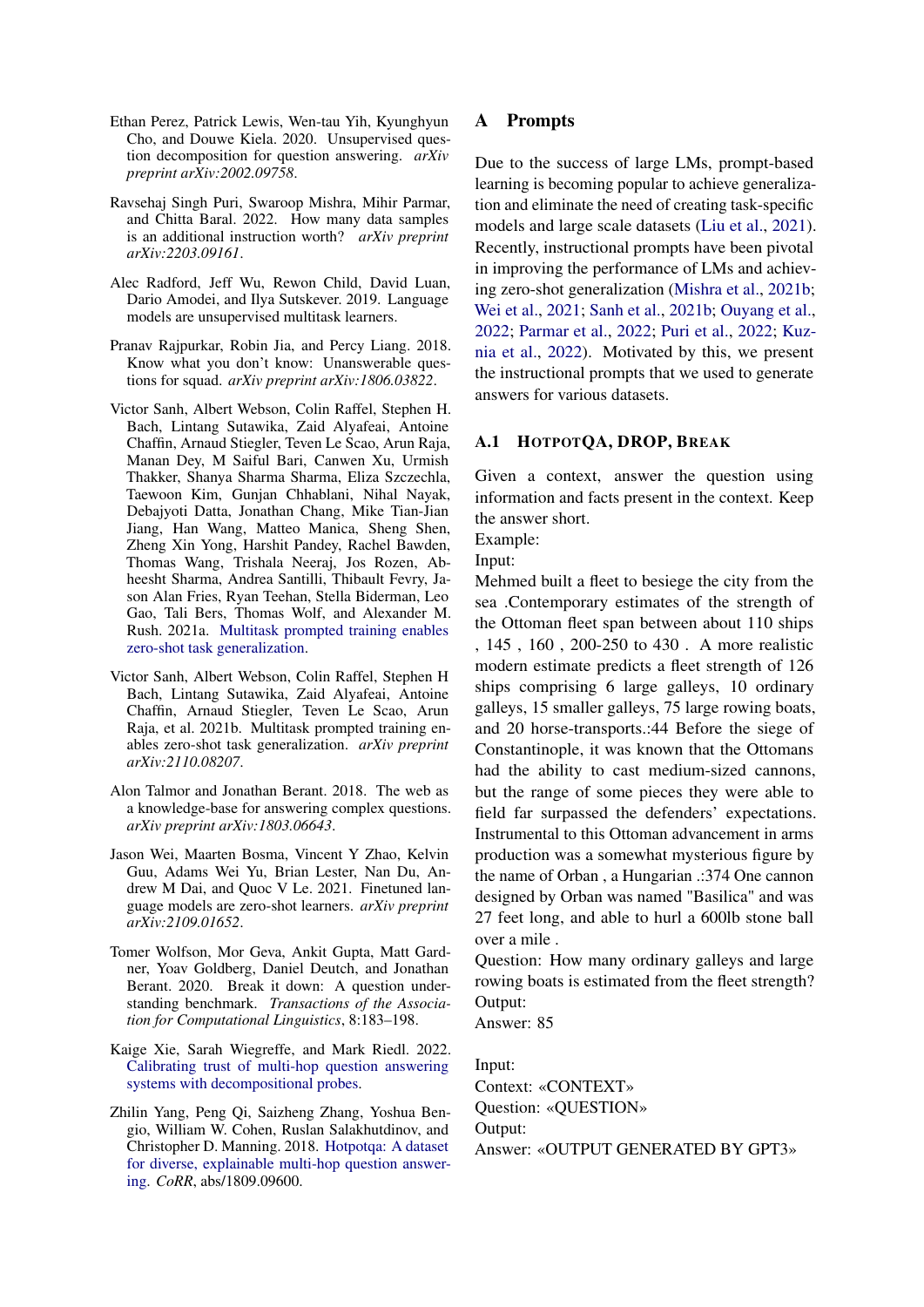| HotpotQA    | <b>Context:</b> The Larkspur Press is a small letter-press publisher based in Mon-<br>terey, Kentucky , The film also features appearances by Helen Keller,<br>Anne Sullivan, Kate Adams Keller and Phillips Brooks Keller as themselves.<br>The movie was directed by George Foster Platt and written by Francis<br>Trevelyan Miller.<br><i>Original Question</i> : Are John O'Hara and Rabindranath Tagore the same<br>nationality?<br><i>True Answer:</i> no |
|-------------|-----------------------------------------------------------------------------------------------------------------------------------------------------------------------------------------------------------------------------------------------------------------------------------------------------------------------------------------------------------------------------------------------------------------------------------------------------------------|
|             |                                                                                                                                                                                                                                                                                                                                                                                                                                                                 |
|             | <b>Decomposed Question 1:</b> What is John O'Hara's nationality?                                                                                                                                                                                                                                                                                                                                                                                                |
|             | <b>Generated Answer: American</b>                                                                                                                                                                                                                                                                                                                                                                                                                               |
|             | <b>Decomposed Question 2:</b> What is Rbindranath Tagore's nationality?                                                                                                                                                                                                                                                                                                                                                                                         |
|             | <b>Generated Answer: Indian</b>                                                                                                                                                                                                                                                                                                                                                                                                                                 |
|             | <i>Decomposed Question 3</i> : Is #1 and #2 the same nationality?                                                                                                                                                                                                                                                                                                                                                                                               |
|             | <b>Generated Answer: No</b>                                                                                                                                                                                                                                                                                                                                                                                                                                     |
|             | Context: Mehmed built a fleet to besiege the city from the sea  and able                                                                                                                                                                                                                                                                                                                                                                                        |
|             | to hurl a 600 lb stone ball over a mile.                                                                                                                                                                                                                                                                                                                                                                                                                        |
|             | <b>Original Question:</b> How many ordinary galleys and large rowing boats is<br>estimated from the fleet strength?                                                                                                                                                                                                                                                                                                                                             |
|             | True Answer: 85                                                                                                                                                                                                                                                                                                                                                                                                                                                 |
| <b>DROP</b> | <b>Decomposed Question 1:</b> How many ordinary galleys were there?                                                                                                                                                                                                                                                                                                                                                                                             |
|             | <b>Generated Answer: 10</b>                                                                                                                                                                                                                                                                                                                                                                                                                                     |
|             | <b>Decomposed Question 2:</b> How many large rowing boats were there?                                                                                                                                                                                                                                                                                                                                                                                           |
|             | <b>Generated Answer: 75</b>                                                                                                                                                                                                                                                                                                                                                                                                                                     |
|             | <b>Decomposed Question 3: summation ! #1 ! #2</b>                                                                                                                                                                                                                                                                                                                                                                                                               |
|             | <b>Generated Answer: 85</b>                                                                                                                                                                                                                                                                                                                                                                                                                                     |

Table 2: Examples for DROP and HotpotQA.

## A.2 MATHQA

Prompt for the original question:

Given a problem and 5 options, return the correct option. In order to choose the correct option, you will have to perform some mathematical operations based on the information present in the problem. Look at the examples given below to understand how to answer.

Input: Problem: the volume of water inside a swimming pool doubles every hour . if the pool is filled to its full capacity within 8 hours , in how many hours was it filled to one quarter of its capacity

```
Options: a ) 2, b ) 4, c ) 5, d ) 6, e ) 7
Output:
Answer: 6
```
Input:

Problem: a train 200 m long can cross an electric pole in 5 sec and then find the speed of the train ? Options: a ) 114 , b ) 124 , c ) 134 , d ) 144 , e ) 154 Output: Answer: 144

Input: Problem: «Problem» Options: «options» Output: Answer: «OUTPUT GENERATED BY GPT3»

#### A.3 SVAMP

Prompt used for both decomposed questions and original questions. The examples contain both decomposed type questions and original type questions.

Given some context, answer a given question. Use the examples given below as reference.

Example 1: Input: Context: It takes 4.0 apples to make 1.0 pie. Question: How many apples does it take to make 504.0 pies? Output: Answer: 2016

Example 2: Input: Context: Mary is baking a cake.The recipe calls for 7.0 cups of flour and 3.0 cups of sugar.She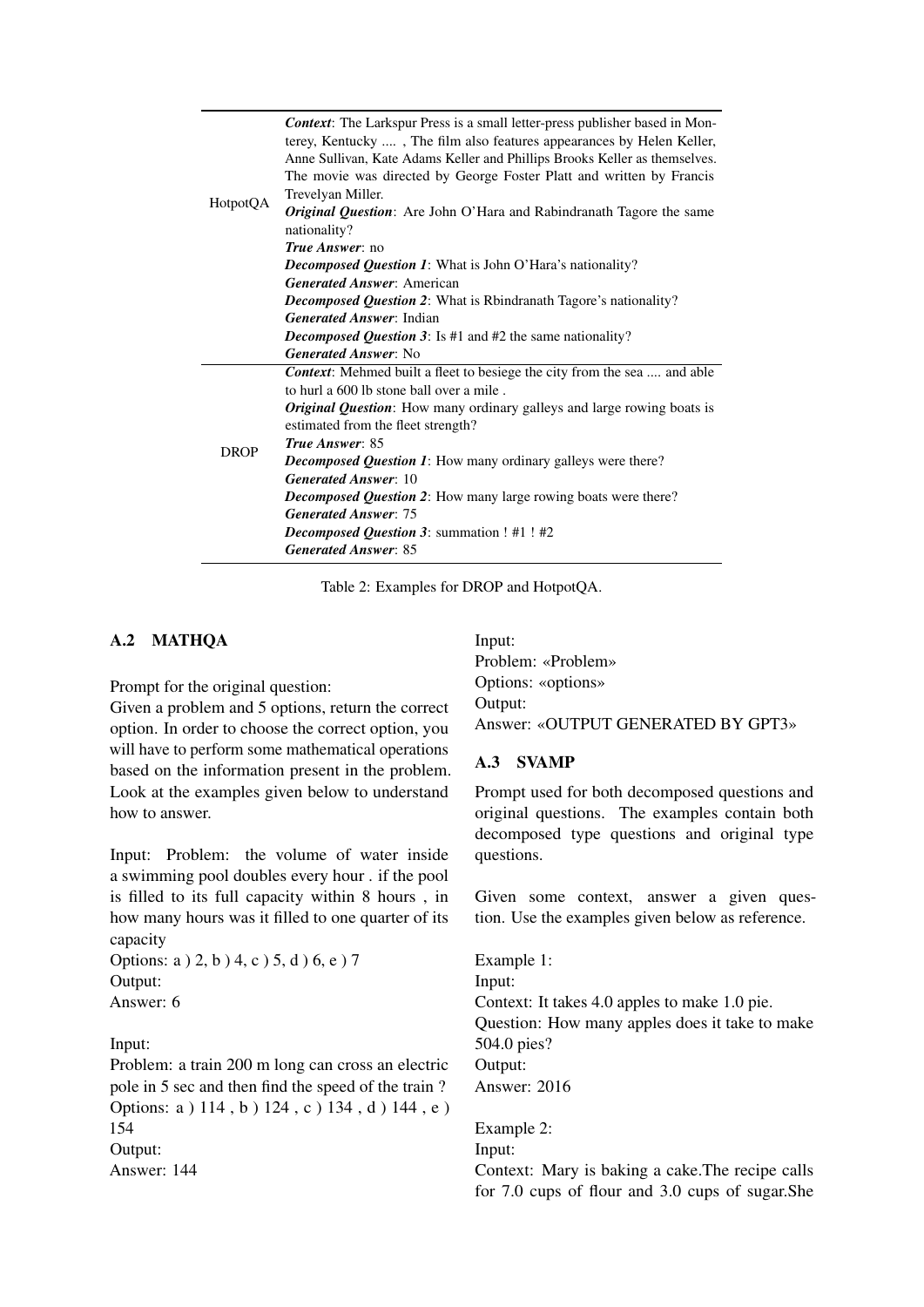already put in 2.0 cups of flour. Question: How many cups of flour did recipe called? Output:

Answer: 7

Example 3:

# Input:

Context: Each pack of dvds costs 76 dollars. If there is a discount of 25 dollars on each pack Question: How much is each pack of dvds without the discount? Output:

Answer: 76

Example 4:

Input:

Context: Conner has 25000.0 dollars in his bank account.Every month he spends 1500.0 dollars.He does not add money to the account.

Question: How many dollars Conner spends every month? Output:

Answer: 1500

Input: Context: <CONTEXT» Question: «QUESTION» Output: Answer: «OUTPUT GENERATED BY GPT3»

## A.4 StrategyQA

Input:

Context: A melodrama is a dramatic work ...The passengers' response to the hijacking has come to be invested with great moral significance.

Question: What do tearjerkers refer to?

Output:

Answer: a story, song, play, film, or broadcast that moves or is intended to move its audience to tears.

## Input:

Context: The purpose of the course is learning to soldier as ... The main motor symptoms are collectively called "parkinsonism", or a "parkinsonian syndrome".

Question: True or False: Could someone experiencing A tremor, or shaking, Slowed movement (bradykinesia), Rigid muscles, Impaired posture

and balance, Loss of automatic movements, Speech changes, Writing changes. complete Volunteer for assignment and be on active duty. Have a General Technical (GT) Score of 105 or higher Output:

Answer: False

## Input:

Context: The Scientific Revolution was a series of events that marked the emergence of modern science during the early modern period, ...The first-generation iPhone was released on June 29, 2007, and multiple new hardware iterations with new iOS releases have been released since.

Question: True or False: Did 1543 occur before 2007?

Output:

Answer: False

Input: Context: «CONTEXT» Question: «QUESTION» Output: Answer: «OUTPUT GENERATED BY GPT3»

# A.5 QASC

Prompt for original question:

Answer the given question. The question contains options A-H, choose and return the correct option. Look at the examples given below.

## Input:

What are the vibrations in the ear called? (A) intensity (B) very complex (C) melanin content (D) lamphreys (E) Otoacoustic (F) weater (G) Seisometers (H) trucks and cars Output: Answer: Otoacoustic

Input: «QUESTION» Output: Answer: «OUTPUT GENERATED BY GPT3»

Prompt for decomposed question:

Given a yes or no question, return yes if the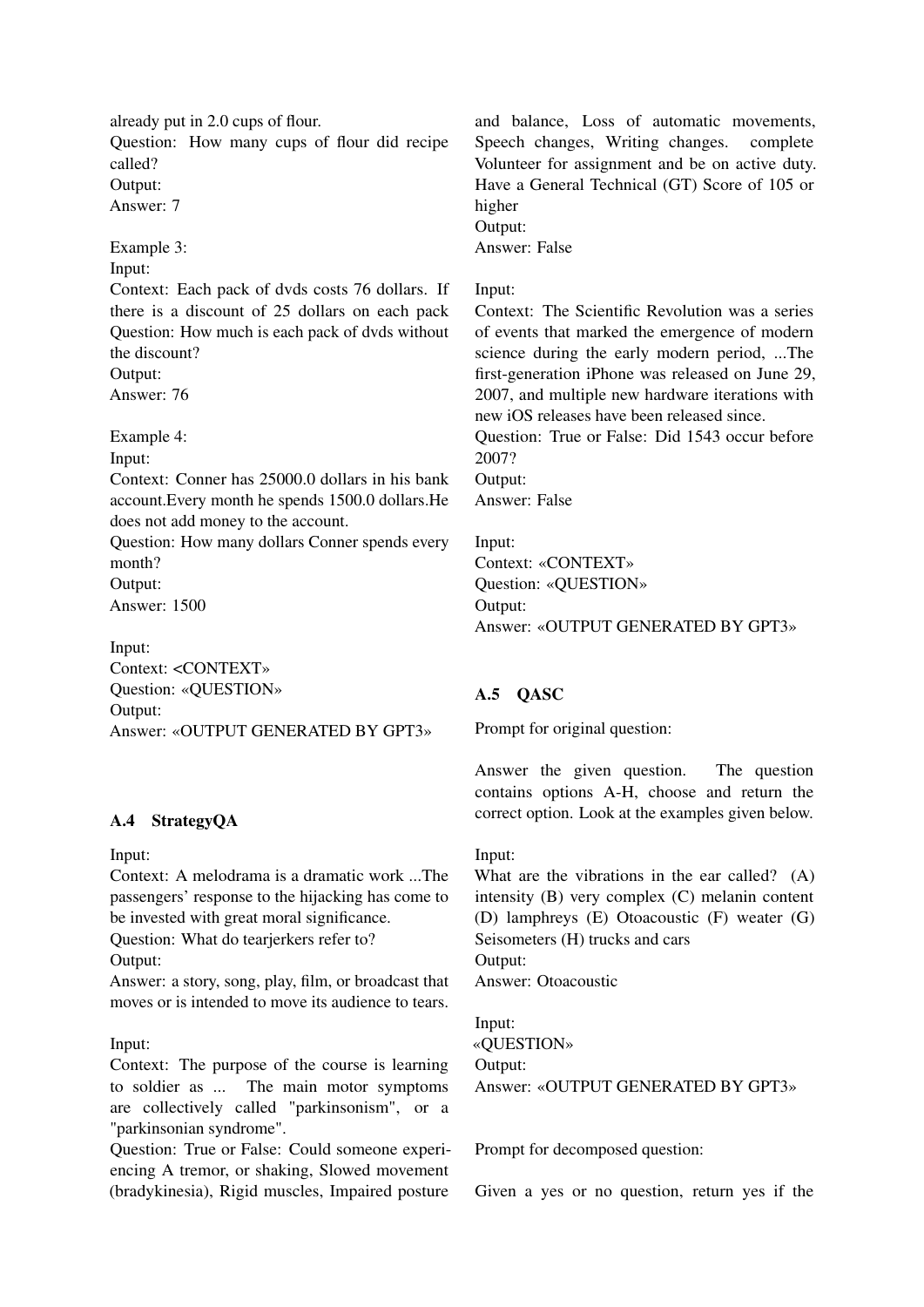|              | <b>Context:</b> Bryan took a look at his books as well. If Bryan has 56.0 books in<br>each of his 9.0 bookshelves. |
|--------------|--------------------------------------------------------------------------------------------------------------------|
|              | Original Question: How many books does he have in total?                                                           |
|              | <b>Answer: 504.0</b>                                                                                               |
| <b>SVAMP</b> | <b>Decomposed Question 1:</b> How many books in each bookshelf?                                                    |
|              | <b>Answer: 56.0</b>                                                                                                |
|              | Decomposed Question 2: How many bookshelves?                                                                       |
|              | Answer: $9.0$                                                                                                      |
|              | <b>Decomposed Question 3:</b> multiplication ! #1 ! #2                                                             |
|              | <b>Answer: 504.0</b>                                                                                               |
|              | <i>Problem:</i> if a train, travelling at a speed of 180 kmph, crosses a pole in 6                                 |
|              | sec, then the length of train is?                                                                                  |
|              | <b>Options:</b> a $(300, b) 125, c) 288, d) 266, e) 121$                                                           |
|              | <b>Annotated Formula:</b> multiply(multiply(180, const $(0.2778), 6$ )                                             |
| MATHQA       | <b>Answer: 300</b>                                                                                                 |
|              | <b>Generated Answer: 266</b>                                                                                       |
|              | <b>Decomposed Question 1:</b> multiplication ! 0.2778 ! 180                                                        |
|              | <b>Answer: 50.004</b>                                                                                              |
|              | <b>Decomposed Question 2:</b> multiplication ! 50.004 ! 6                                                          |
|              | Answer: $300$                                                                                                      |

Table 3: Decomposition Examples for SVAMP and MathQA. We use the annotated formula presented in the dataset to make our decompositions.

answer is yes. Otherwise return no. «QUESTION» Answer: «OUTPUT GENERATED BY GPT3»

## A.6 MultiRC

Given a context-question pair, answer the question using information and facts present in the context. Keep your answers as short as possible.

Example:

## Input:

Context: Should places at the same distance from the equator have the same climate? You might think they should. Unfortunately, you would not be correct to think this. Climate types vary due to other factors besides distance from the equator. So what are these factors? How can they have such a large impact on local climates? For one thing, these factors are big. You may wonder, are they as big as a car. Think bigger. Are they bigger than a house? Think bigger. Are they bigger than a football stadium? You are still not close. We are talking about mountains and oceans. They are big features and big factors. Oceans and mountains play a huge role in climates around the world. You can see this in Figure above. Only one of those factors is latitude, or distance from the equator. Question: Name at least one factor of climate Output:

Answer: Oceans

# Example:

## Input:

Context: Earth processes have not changed over time. The way things happen now is the same way things happened in the past. Mountains grow and mountains slowly wear away. The same process is at work the same as it was billions of years ago. As the environment changes, living creatures adapt. They change over time. Some organisms may not be able to adapt. They become extinct. Becoming extinct means they die out completely. Some geologists study the history of the Earth. They want to learn about Earths past. They use clues from rocks and fossils. They use these clues to make sense of events. The goal is to place things in the order they happened. They also want to know how long it took for those events to happen. Question: What is one example of how the earth's processes are the same today as in the past? Output:

Answer: Things develop and then wither away

Input: Context:: «CONTEXT» Question: «QUESTION» Output: Answer: <ANSWER GENERATED BY GPT3»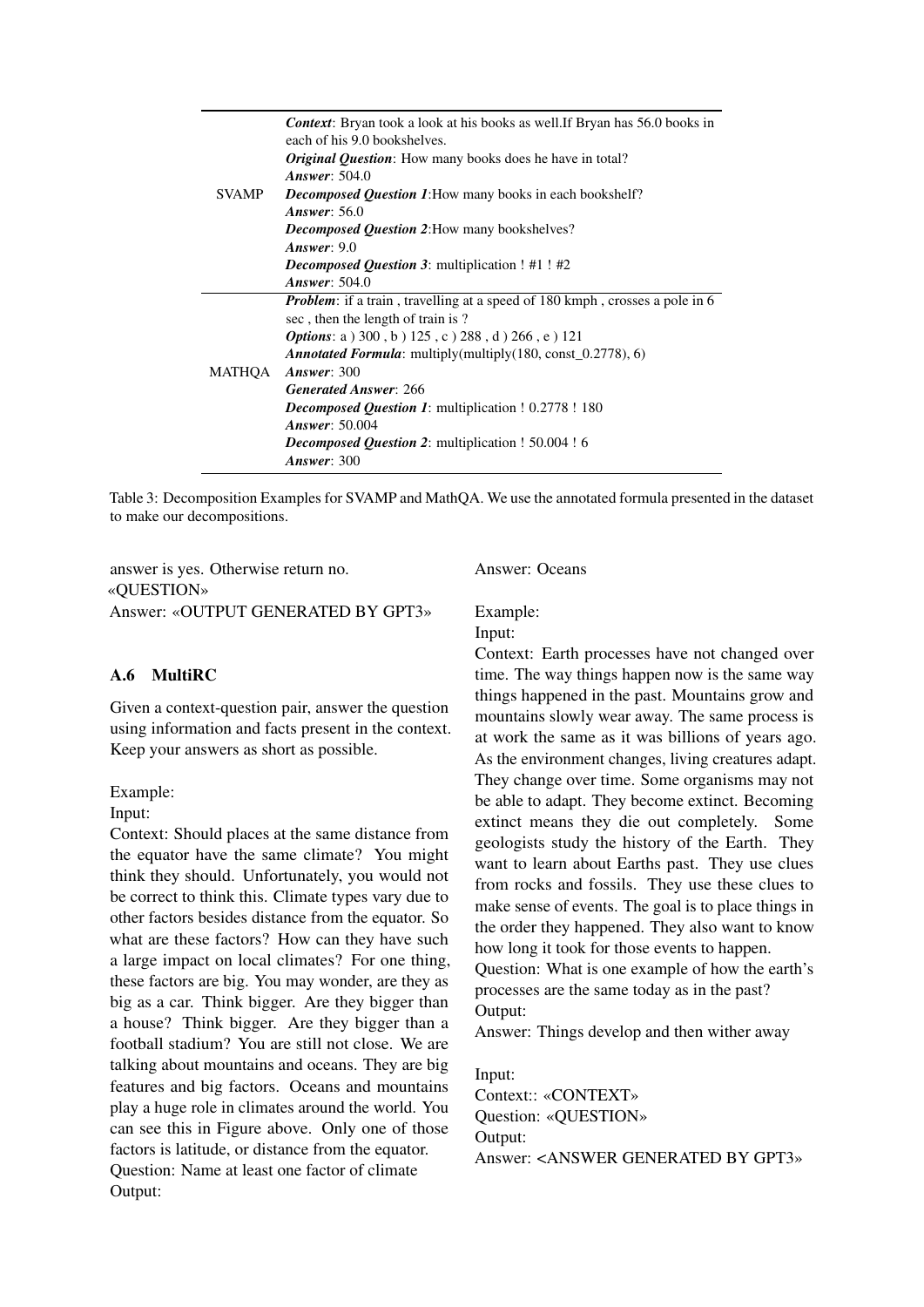|            | Examples of decompositions for StrategyQA and QASC                              |
|------------|---------------------------------------------------------------------------------|
|            | Context: Mail carriers, also referred to as mailmen or letter carriers,         |
|            | Clothing also provides protection from ultraviolet radiation.                   |
|            | <b>Original Question:</b> True or False: Mail carriers need multiple uniforms.  |
|            | <b>Original Answer: True</b>                                                    |
| StrategyQA | <b>Generated Answer: False</b>                                                  |
|            | <b>Decomposed Question 1:</b> What seasons do mail carriers work through?       |
|            | <b>Generated Answer: All seasons</b>                                            |
|            | <b>Decomposed Question 2:</b> True or False: In order to make it through all of |
|            | #1, one needs multiple clothing pieces.                                         |
|            | <b>Generated Answer: True</b>                                                   |
|            |                                                                                 |
|            | <i>Original Question</i> : what kind of beads are formed from vapor condensing? |
|            | (A) h2o (B) H2O (C) tiny (D) carbon (E) hydrogen (F) rain (G) oxygen (H)        |
| OASC       | Dew                                                                             |
|            | Answer: $h2o$                                                                   |
|            | <b>Decomposed Question 1:</b> Are #1 beads formed from vapor condensing?        |
|            | <b>Answer</b> : yes                                                             |

Table 4: Examples of decompositions for StrategyQA and QASC datasets. For each option in QASC, #1 is replaced with the option and posed to GPT-3 as a yes or no question.

## <span id="page-9-0"></span>B Error Examples

This section discusses the errors generated by using decompositions. We observe two types of errors while answering decomposed questions. The final answer is wrong because previous sub-questions were answered incorrectly either because such a question has multiple correct answer, or simply because the model could not understand the question correctly.

Context: ... Roger David Casement (1 September 1864 - 3 August 1916), formerly known as Sir Roger Casement .... In collaboration with Roger Casement, Morel led a campaign against slavery in the Congo Free State, founding the Congo Reform Association .... The association was founded in March, 1904, by Dr. Henry Grattan Guinness (1861-1915), Edmund Dene Morel, and Roger Casement ...

## Question:

When was the date of birth of one of the founder of Congo Reform Association? True Answer: 1 September 1864

Generated Answer: 18 October 1914

## Decomposed Question 1:

Who is the founder of the Congo Reform Association?

True Answer: Roger Casement Generated Answer: Henry Grattan Guinness Decomposed Question 2: When was #1 born? True Answer: 1 September 1864 Generated Answer: 1861

Above is an example from HotpotQA. As can be seen from the context, Congo Reform Association had multiple founders. GPT3 did give a correct answer among a set of correct answers whereas the ground truth answer provided by the dataset was some other correct option since HotpotQA requires reasoning ability at the sentence level [\(Luo et al.,](#page-4-20) [2021\)](#page-4-20) and also strength of LMs [\(Luo et al.,](#page-4-21) [2022\)](#page-4-21).

Below is an example of incorrect retrieval. The answer generated for the first decomposed question incorrectly returns cities taken by Ottomans as well instead of just the Venetians. Hence, the final decomposed questions returns the incorrect count.

Context: In the Morean War, the Republic of Venice besieged Sinj in October 1684 and then again March and April 1685, but both times without success. In the 1685 attempt, the Venetian armies were aided by the local militia of the Republic of Poljica, who thereby rebelled against their nominal Ottoman suzerainty that had existed since 1513. In an effort to retaliate to Poljica, in June 1685, the Ottomans attacked Zadvarje, and in July 1686 Dolac and Srijane, but were pushed back, and suffered major casualties. With the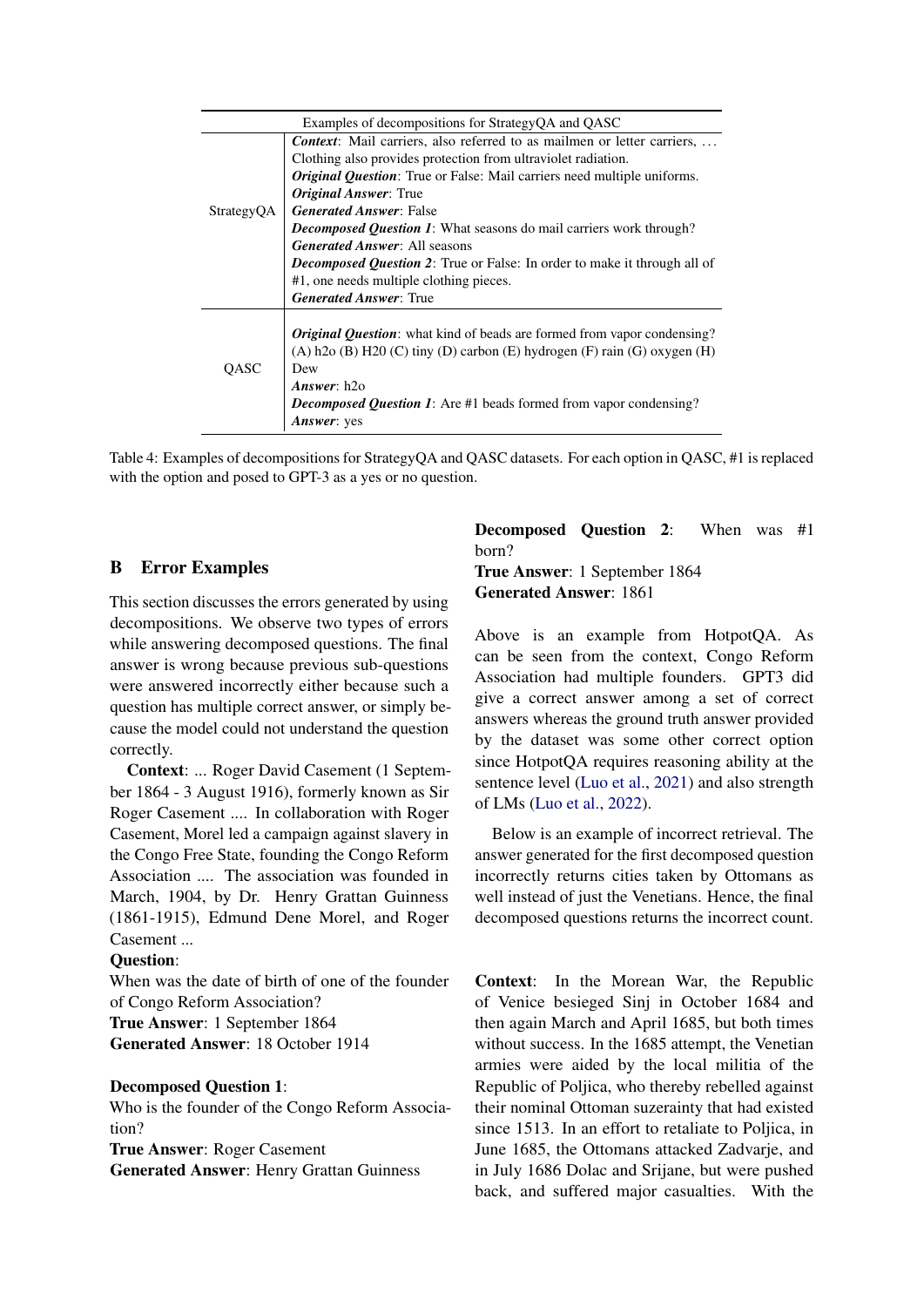|         | <b>Context:</b> Sometimes a full Moon moves through Earths shadow.  The<br>Moon glows with a dull red coloring during a total lunar eclipse.<br><b>Original Question:</b> Is it more common for the Moon to travel completely in<br>the Earth's umbra or only partially? |
|---------|--------------------------------------------------------------------------------------------------------------------------------------------------------------------------------------------------------------------------------------------------------------------------|
| MultiRC | List of correct answers: Partially, A total eclipse is less common than partial<br>so it is more common for the moon to travel partially in Earth's umbra                                                                                                                |
|         | <b>Decomposed Question 1:</b> When does the Moon travel's completely in Earth's<br>umbra?                                                                                                                                                                                |
|         | <i>Answer</i> : total lunar eclipse                                                                                                                                                                                                                                      |
|         | <b>Decomposed Question 2:</b> When does the Moon travel's partially in Earth's<br>umbra?                                                                                                                                                                                 |
|         | Answer: partial lunar eclipse                                                                                                                                                                                                                                            |
|         | Decomposed Question 3: Which is more common #1 or #2?                                                                                                                                                                                                                    |
|         | <b>Answer:</b> partial lunar eclipse                                                                                                                                                                                                                                     |
|         | <b>Decomposed Question 4:</b> Does the Moon travel partially or completely in                                                                                                                                                                                            |
|         | #3?                                                                                                                                                                                                                                                                      |
|         | <b>Answer:</b> partially                                                                                                                                                                                                                                                 |

Table 5: Decomposition Examples for MultiRC. MultiRC has multiple correct answer and the final correct answer which gives the best metrics for the generated answer is chosen as the correct answer corresponding to the generated answer.

help of the local population of Poljica as well as the Morlachs, the fortress of Sinj finally fell to the Venetian army on 30 September 1686. On 1 September 1687 the siege of Herceg Novi started, and ended with a Venetian victory on 30 September. Knin was taken after a twelve-day siege on 11 September 1688. The capture of the Knin Fortress marked the end of the successful Venetian campaign to expand their territory in inland Dalmatia, and it also determined much of the final border between Dalmatia and Bosnia and Herzegovina that stands today. The Ottomans would besiege Sinj again in the Second Morean War, but would be repelled. On 26 November 1690, Venice took Vrgorac, which opened the route towards Imotski and Mostar. In 1694 they managed to take areas north of the Republic of Ragusa, namely Čitluk, Gabela, Zažablje, Trebinje, Popovo, Klobuk and Metković. In the final peace treaty, Venice did relinquish the areas of Popovo polje as well as Klek and Sutorina, to maintain the pre-existing demarcation near Ragusa.

## Question:

How many cities did Venice try to take? True Answer: 10 Generated Answer: 3

## Decomposed Question 1:

Which cities did Venice try to take? True Answer: Sinj, Knin, Vrgorac, Čitluk, Gabela, Zažablje, Trebinje, Popovo, Klobuk and Metkovic´

Generated Answer: Sinj, Zadvarje, Dolac, Srijane, Knin, Vrgorac, Čitluk, Gabela, Zažablje, Trebinje, Popovo, Klobuk and Metkovic´

Decomposed Question 2: What is the count of the cities mentioned in #1? True Answer: 10 Generated Answer: 14

The samples for QASC are provided without context. Without the context, the answers to some of the decomposed questions can be open ended. Certain options are unambiguously wrong and some are unambiguously correct. Below is an example:

Question: What can knowledge of the stars be used for? (A) travel (B) art  $(C)$  as a base  $(D)$  safety (E) story telling (F) light source (G) vision (H) life True Answer: travel Generated Answer: art

Decomposed Question: Can the knowledge of stars be used for the following: #?

The decomposed question for each option is posed as a yes or no question to GPT3. It returns yes for art and story telling but not for travel.

## <span id="page-10-0"></span>C Examples from Automation

In this section, we present the prompts we used while attempting to automatically generate decom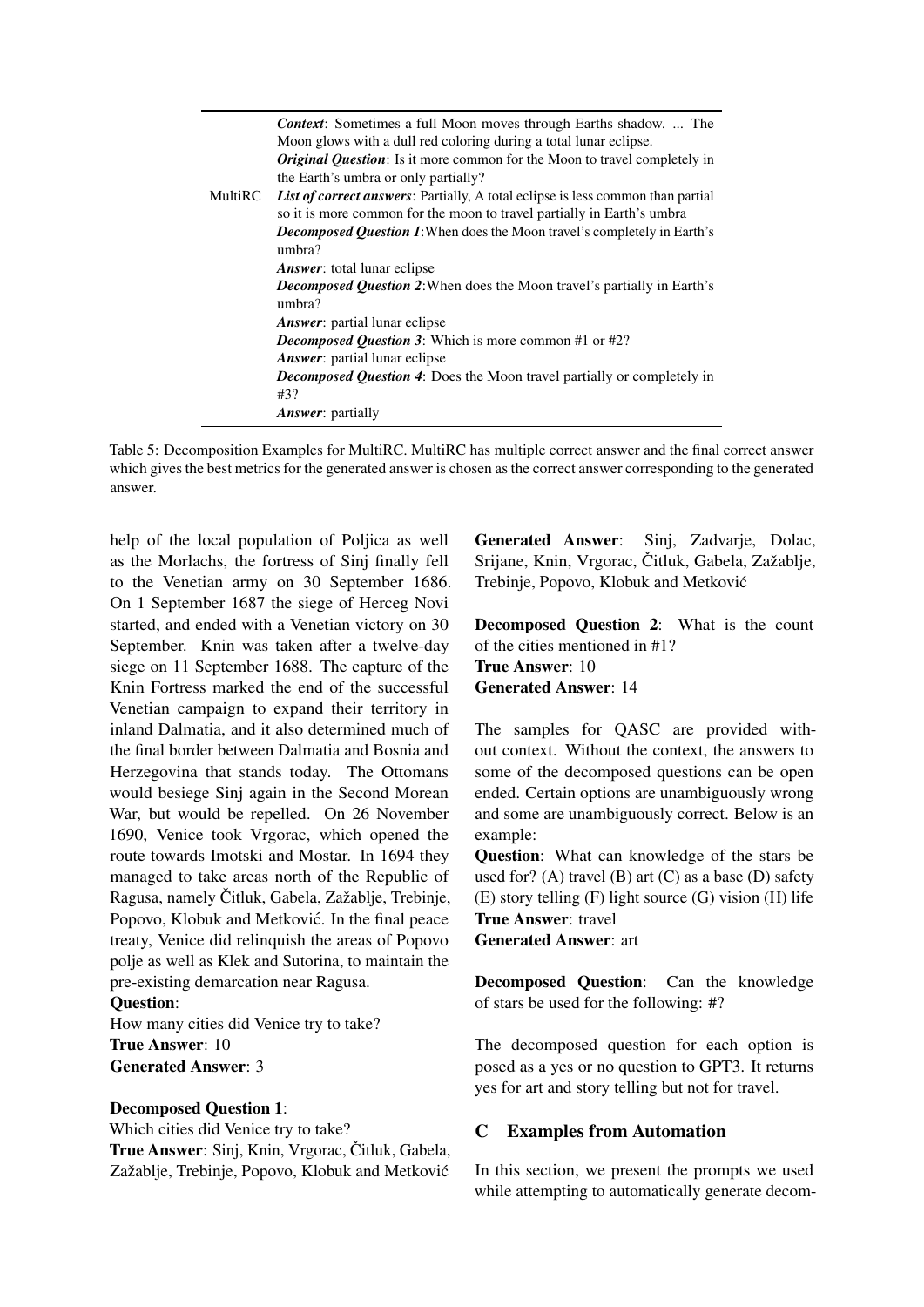posed questions using GPT3.

The prompt for generating decompositions for DROP was as follows:

Decompose a given question by breaking it into simpler sub-questions. The answer to each subsequent sub-question should lead towards the answer of the given question. To do so, use the context provided and look at the examples.

Here are some helpful instructions:

1) If the given question compares two things, best strategy is to generate sub-questions that finds the answer to each of those things and compare them in the last sub-question,

2) Some sub-questions must contain phrases like "answer of sub-question 1".

3) If a sub-question is an arithmetic operation, then the sub-question should be framed as operation ! "answer of sub-question 1" ! "answer of sub-question 2"

4) The operation used in 3) is always one of the following: summation, difference, greater, lesser

Example 1:

Context: Mehmed built a fleet to besiege the city from the sea .Contemporary estimates of the strength of the Ottoman fleet span between about 110 ships , 145 , 160 , 200-250 to 430 . A more realistic modern estimate predicts a fleet strength of 126 ships comprising 6 large galleys, 10 ordinary galleys, 15 smaller galleys, 75 large rowing boats, and 20 horse-transports.:44 Before the siege of Constantinople, it was known that the Ottomans had the ability to cast medium-sized cannons, but the range of some pieces they were able to field far surpassed the defenders' expectations. Instrumental to this Ottoman advancement in arms production was a somewhat mysterious figure by the name of Orban , a Hungarian. One cannon designed by Orban was named Basilicaänd was 27 feet long, and able to hurl a 600 lb stone ball over a mile .

Question: How many ordinary galleys and large rowing boats is estimated from the fleet strength?

Sub-question 1: How many ordinary galleys were there?

Sub-question 2: How many large rowing boats were there?"

Sub-question 3: summation ! "answer of subquestion 1" ! "answer of sub-question 2"

## Example 2:

Context: As of the census of 2000, there were 14,702 people, 5,771 households, and 4,097 families residing in the county. The population density was 29 people per square mile (11/km²). There were 7,374 housing units at an average density of 14 per square mile (6/km²). The racial makeup of the county was 98.02% Race (United States Census), 0.69% Race (United States Census) or Race (United States Census), 0.35% Race (United States Census), 0.11% Race (United States Census), 0.05% Race (United States Census), 0.08% from Race (United States Census), and 0.71% from two or more races. 0.44% of the population were Race (United States Census) or Race (United States Census) of any race.

Question: How many more people than households are reported according to the census?

Sub-question 1: As of the 2000 census, how many people are residing in the country?

Sub-question 2: As of the 2000 census, how many households are reported?

Sub-question 3: difference !"answer of subquestion 1" ! "answer of sub-question 2"

Example 3: Context: As of the census of 2000, there were 49,129 people, 18,878 households, and 13,629 families residing in the county. The population density was 88 people per square mile (34/km2). There were 21,779 housing units at an average density of 39 per square mile (15/km2). The racial makeup of the county was 74.4% Race (United States Census), 20.4% Race (United States Census) or Race (United States Census), 0.60% Race (United States Census), 1.1% Race (United States Census), 0.15% Race (United States Census), 1.3% from Race (United States Census), and 2.2% from two or more races. 3.4% of the population were Race (United States Census) or Race (United States Census) of any race. 2.85% of the population reported speaking Spanish language at home, while 1.51% speak German language. Question: How many more people are there than families? Sub-question 1: How many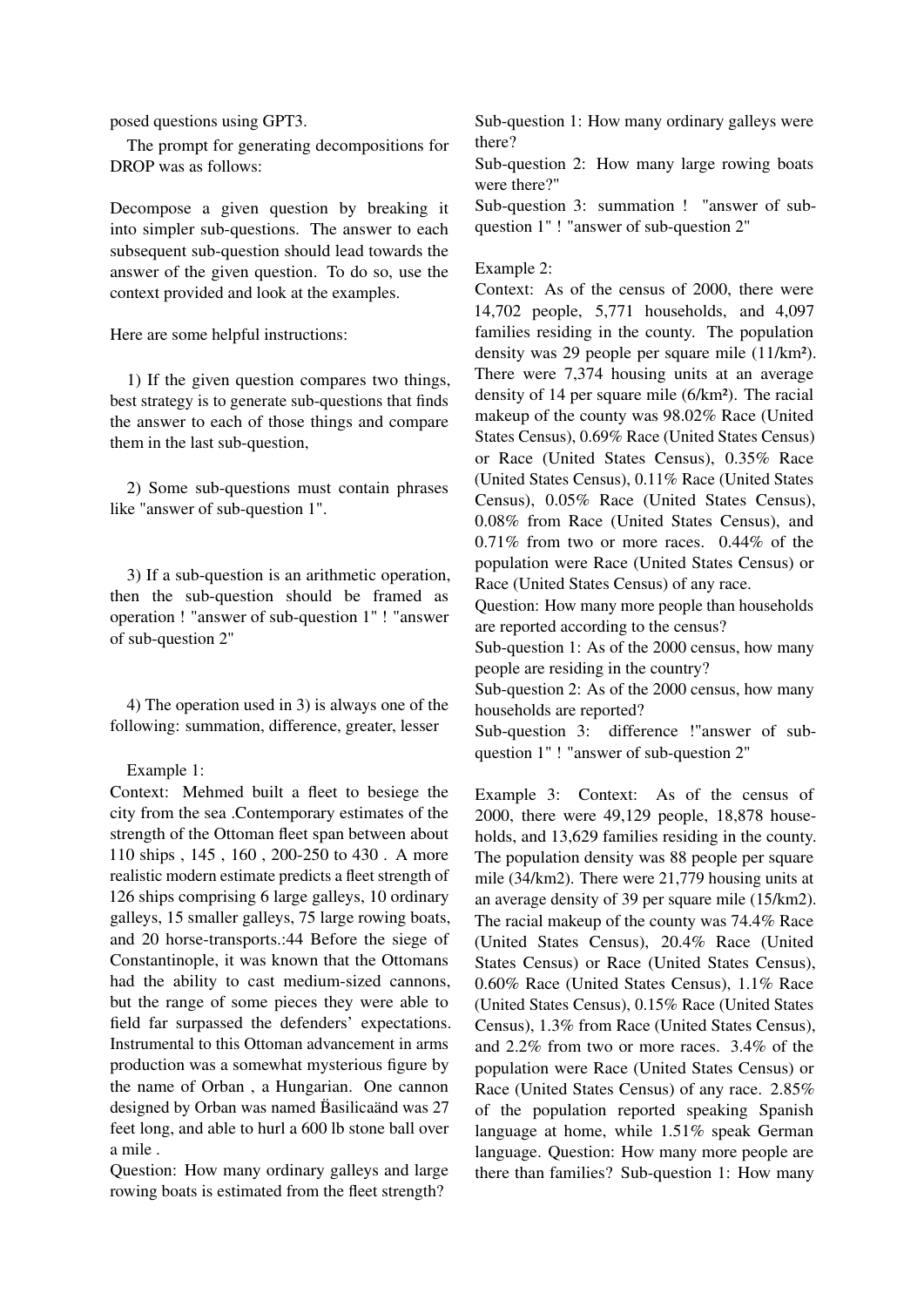people are there in the 2000 census? Sub-question 2: How many families are recorded in the 200 census? Sub-question 3: difference ! "answer of sub-question 1" ! "answer of sub-question 2"

Context: «CONTEXT» Question: «QUESTION»

The prompt for HotpotQA was similar, except replacing the examples with instances from HotpotQA. For SVAMP, since the context was much smaller, we could give more examples. The prompt for SVAMP is as shown below:

Decompose a given question by breaking it into simpler sub-questions. The answer to each subsequent sub-question should lead towards the answer of the given question. To do so, use the context provided and look at the examples.

Here are some helpful instructions:

1) If the given question compares two things, best strategy is to generate sub-questions that finds the answer to each of those things and compare them in the last sub-question,

2) Some sub-questions must contain phrases like "answer of sub-question 1".

3) If a sub-question is an arithmetic operation, then the sub-question should be framed as operation ! "answer of sub-question 1" ! "answer of sub-question 2"

4) The operation used in 3) is always one of the following: summation, difference, greater, lesser Example 1:

Context: Jessica had 8.0 quarters in her bank . Her sister borrowed 3.0 of her quarters. How many quarters does Jessica have now?

Sub-question 1: How many quarters did Jessica have in her bank initially?

Sub-question 2: How many quarters did Jessica's sister borrow?

Sub-question 3: difference ! "answer of subquestion 1" ! "answer of sub-question 2"

Context: Shawn has 13.0 blocks. Mildred has with 2.0 blocks. Mildred finds another 84.0. How many blocks does Mildred end with?

Sub-question 1: How many blocks does Mildred start with?

Sub-question 2: How many blocks does Mildred find?

Sub-question 3: summation ! "answer of subquestion 1" ! "answer of sub-question 2"

Example 3:

Context: Dave was helping the cafeteria workers pick up lunch trays, but he could only carry 9.0 trays at a time. If he had to pick up 17.0 trays from one table and 55.0 trays from another. how many trips will he make?

Sub-question 1: How many trays did Dave have to pick up from the first table?

Sub-question 2: How many trays did Dave have to pick up from the second table?

Sub-question 3: summation ! "answer of subquestion 1" ! "answer of sub-question 2"

Sub-question 4: How many lunch trays could Dave carry at a time?

Sub-question 5: division ! "answer of sub-question 3" ! "answer of sub-question 4"

Example 4:

Context: Paco had 93.0 cookies. Paco ate 15.0 of them. How many cookies did Paco have left?

Sub-question 1: How many cookies did Paco start with?

Sub-question 2: How many cookies did Paco eat? Sub-question 3: difference ! "answer of subquestion 1" ! "answer of sub-question 2"

## Example 5:

Context: 43 children were riding on the bus. At the bus stop some children got off the bus. Then there were 21 children left on the bus. How many children got off the bus at the bus stop?

Sub-question 1: How many children were on the bus at the beginning?

Sub-question 2: How many children were left on the bus?

Sub-question 3: difference ! "answer of subquestion 1" ! "answer of sub-question 2"

## Example 6:

Context: 28 children were riding on the bus. At the bus stop 82 children got on the bus while some got

Example 2: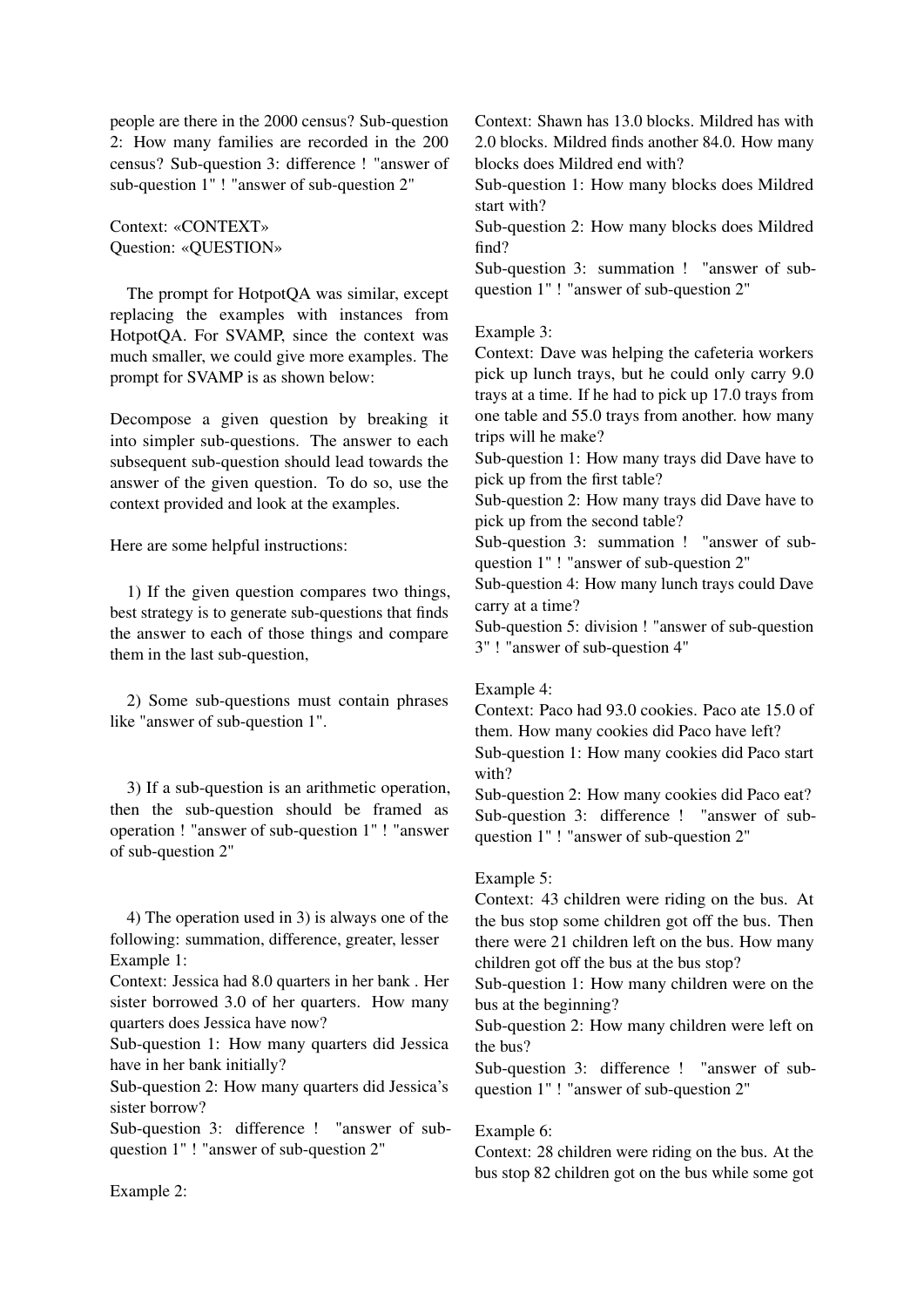off the bus. Then there were 30 children altogether on the bus. How many more children got on the bus than those that got off?

Sub-question 1: How many children were on the bus at the beginning?

Sub-question 2: How many children were left on the bus?

Sub-question 3: difference ! "answer of subquestion 1" ! "answer of sub-question 2"

Example 7:

Context: They decided to hold the party in their backyard. If they have 11 sets of tables and each set has 13 chairs, how many chairs do they have in the backyard?

Sub-question 1: How many tables are there in the backyard?

Sub-question 2: How many chairs are on each table?

Sub-question 3: multiplication ! "answer of sub-question 1" ! "answer of sub-question 2"

Context: «CONTEXT + QUESTION»

The examples of decompositions generated for HotpotQA, DROP and SVAMP are shown in table 3.

# <span id="page-13-0"></span>D Results

We tabulate the results we get for all the datasets for baseline and our proposed mechanism.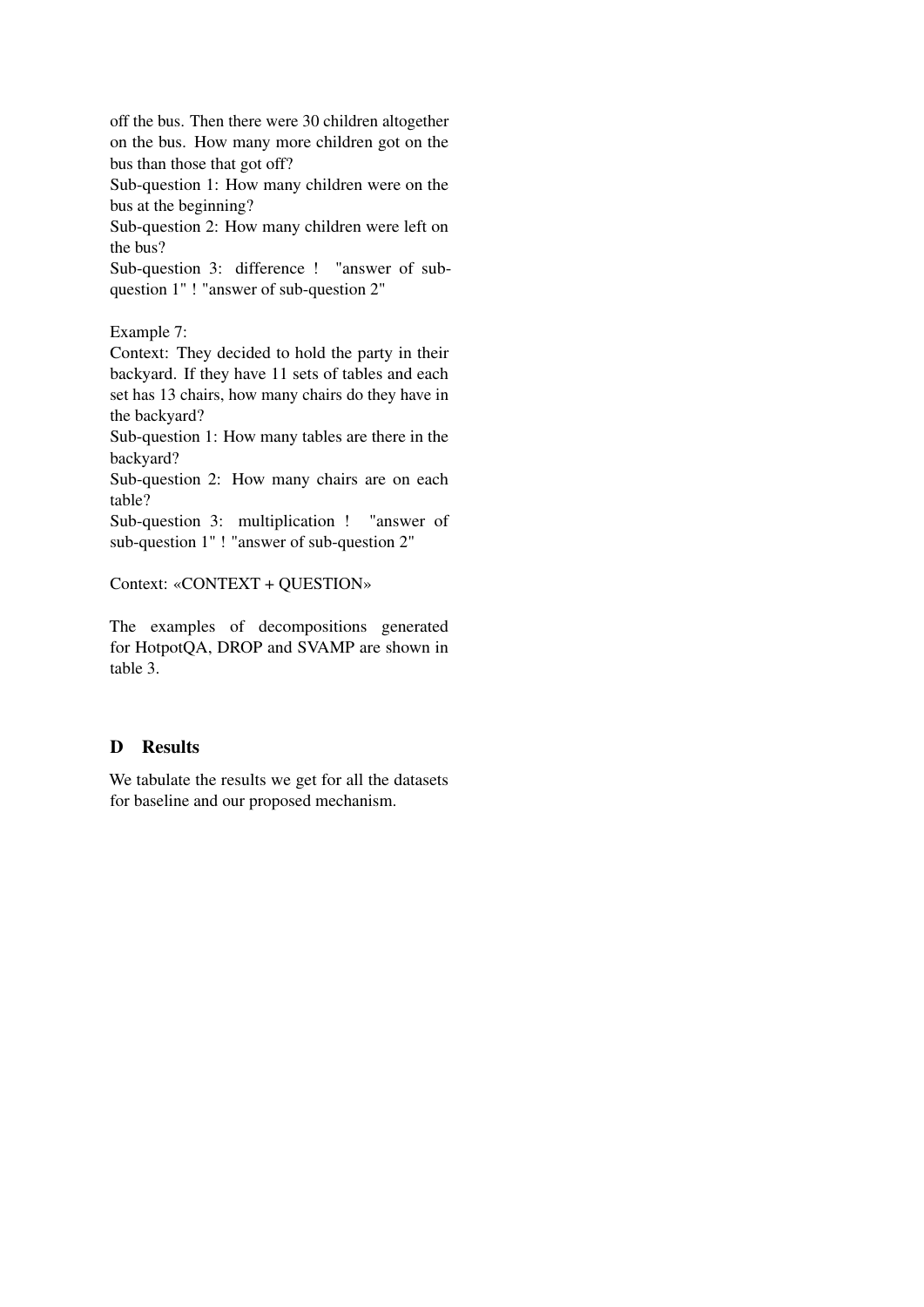*Context*: Hoping to rebound from their loss to the Patriots, the Raiders stayed at home for a Week 16 duel with the Houston Texans. ... The Texans tried to rally in the fourth quarter as Brown nailed a 40-yard field goal, yet the Raiders' defense would shut down any possible attempt.

*Original Question*: How many yards longer was the longest passing touchdown than the shortest?

*Decomposed Question 1*: What was the length of the shortest touchdown pass?

DROP *Decomposed Question 2*:What was the length of the longest touchdown pass?

*Decomposed Question 3*: greater ! #1 ! #2

*Context*: In 1085, Guadalajara was retaken by the Christian forces of Alfonso VI . The chronicles say that the Christian army was led by Alvar Fanez de Minaya, one of the lieutenants of El Cid. From 1085 until the Battle of Las Navas de Tolosa in 1212, the city suffered wars against the Almoravid and the Almohad Empires. In spite of the wars, the Christian population could definitely settle down in the area thanks to the repopulation with people from the North who received their first fuero in 1133 from Alfonso VII.In 1219, the king Fernando III gave a new fuero to the city .During the reign of Alfonso X of Castile, the protection of the king allowed the city to develop its economy by protecting merchants and allowing markets.

*Original Question:* When did the first battle against Guadalajara take place?

*Decomposed Question 1*: When was Guadalajara retaken by the Christian forces? *Decomposed Question 2*:Who led the Christian army?

*Decomposed Question 3*: #1 ! #2

Table 6: Decompositions for DROP generated using GPT3